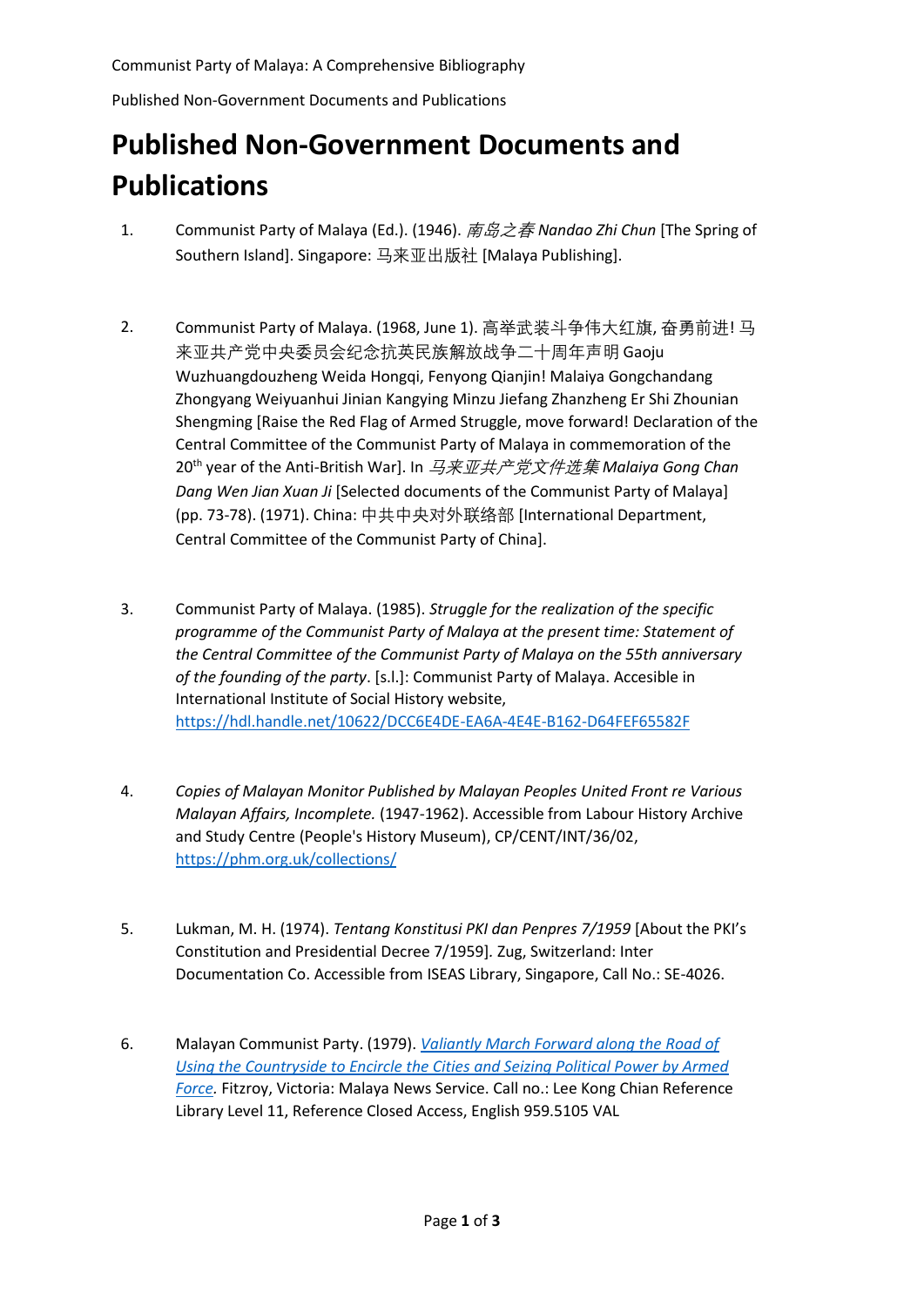## Communist Party of Malaya: A Comprehensive Bibliography

Published Non-Government Documents and Publications

- 7. Malayan Forum. (1955). *[Suara Merdeka: Organ of the Malayan Forum](https://eservice.nlb.gov.sg/item_holding.aspx?bid=5604684)* [Microfiche: NL0020/027-035]. London: Malayan Forum. Call no.: Lee Kong Chian Reference Library Level 11, Reference Closed Access, English 320.9595 SM
- 8. Malayan Communist Party. (1945). *The Malayan Communist Party's Eight Proposals Regarding the Present Situation*. Singapore: Singapore City Committee of the Malayan Communist Party. Accessible from University of Kansas Libraries, Call no.: Josephson 2237, <https://catalog.lib.ku.edu/cgi-bin/Pwebrecon.cgi?bbid=3418688>
- 9. Nair, C. V. D. (1976). *Statement on Behalf of the People's Action Party of Singapore made at the Meeting of the Bureau of the Socialist International Held in London on 28-29 May 1976*. Retrieved June 17, 2021, from National Archives of Singapore website: <https://www.nas.gov.sg/archivesonline/data/pdfdoc/lky19760528.pdf>
- 10. Partai Rakyat Negeri Singapura [People's Party, Singapore Division]. (1965). *[Siaran](https://eservice.nlb.gov.sg/item_holding.aspx?bid=13720379)  [Akhbar: Sheng Ming: Press Statement.](https://eservice.nlb.gov.sg/item_holding.aspx?bid=13720379)* Singapore: Partai Rakyat Negeri Singapura [People's Party, Singapore Division]. Call no.: Lee Kong Chian Reference Library Level 11, Reference Closed Access, English 324.25957 PRNSSA
- 11. 新加坡社会主义阵线 [Barisan Sosialis (Singapore)]. (1961, November). [阵线报](https://eservice.nlb.gov.sg/item_holding.aspx?bid=84515393)*:*新 [加坡社会主义阵线机关报](https://eservice.nlb.gov.sg/item_holding.aspx?bid=84515393) *Zhenxian bao: Xinjiapo Shehui Zhuyi Zhenxian Jiguan Bao* [The Frontier: A Barisan Sosialis publication] [Microfilm: NL4370]. Singapore: 社 会主义阵线 (Barisan Sosialis). Call no.: Lee Kong Chian Reference Library Level 11, Reference Closed Access, Chinese 329.95957 P
- 12. 社会主义阵线中央宣教出版委员会 [Central Propaganda Publishing Committee of Barisan Sosialis]. (1966).[斗争路线学习专集](https://eservice.nlb.gov.sg/item_holding.aspx?bid=84575892) *Douzhenglu Xuexi Zhuanji* [A study on the paths of struggle]. Singapore: 社会主义阵线中央宣教出版委员会 [Central Propaganda Publishing Committee of Barisan Sosialis]. Call no.: Lee Kong Chian Reference Library Level 11, Reference Closed Access Chinese 324.25957013 DZL
- 13. 李绍祖 [Lee Siew Choh]. (1967). [第二届党代表大会政治报告书](https://eservice.nlb.gov.sg/item_holding.aspx?bid=13211234) *Di Er Jie Dang Daibiao Dahui Zhengzhi Baogaoshu* [Political Report of the Second Party Congress]. Singapore: 阵线报出版委员会 [Publishing committee of the Frontier]. Call no.: Lee Kong Chian Reference Library Level 11, Reference Closed Access, Chinese 320.9595 LSC